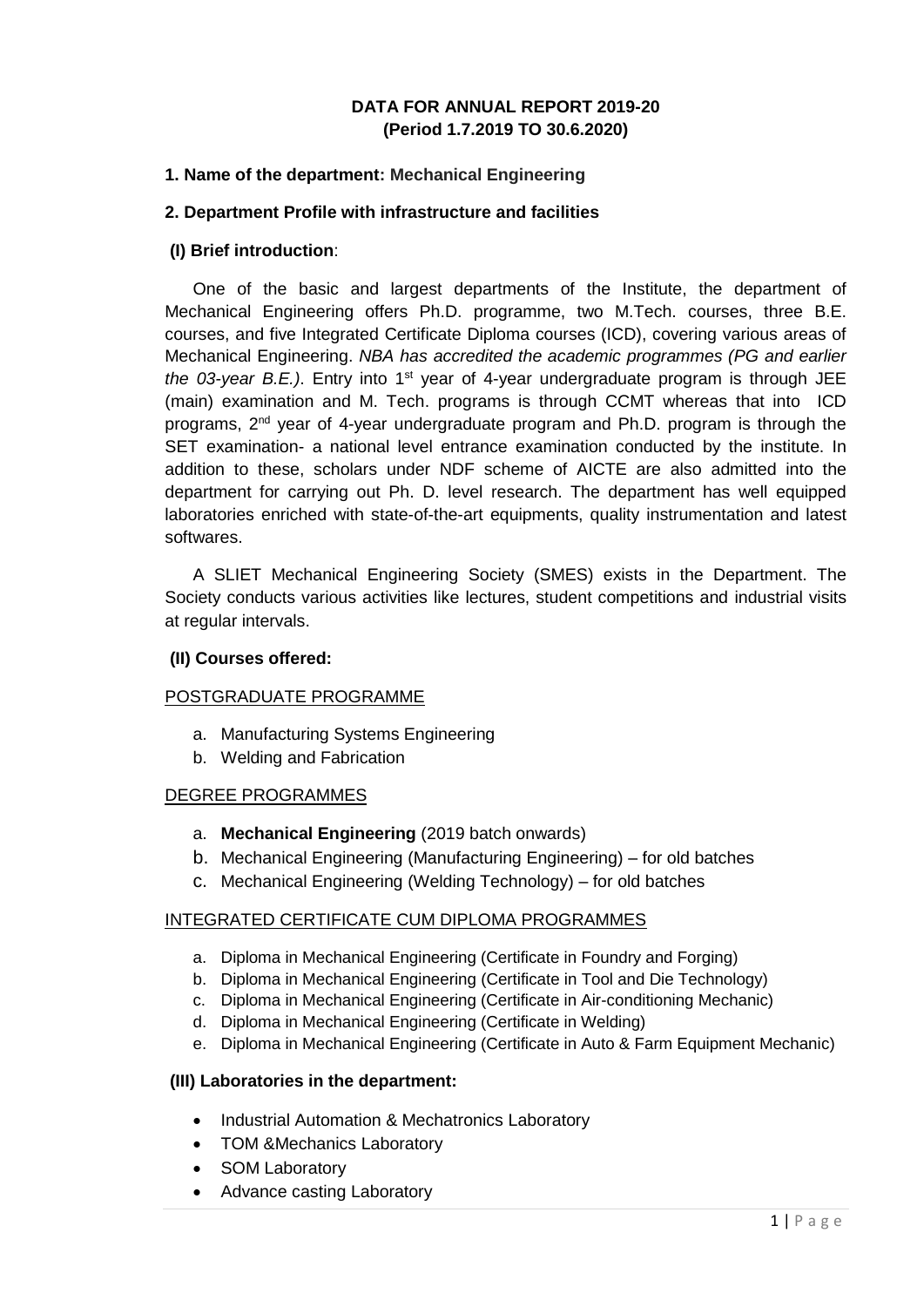- Welding Metallurgy Laboratory
- Advanced Welding Laboratory
- Metrology Laboratory
- CAD/CAM Laboratory
- Simulation & Project Laboratory
- Thermal & IC Engine Laboratory
- Fluid Mechanics &Machinery Laboratory
- RAC & Heat Transfer Laboratory
- Auto-Farm & Automobile Laboratory
- Innovation Centre
- Industrial Engineering Laboratory
- Advanced Machining Laboratory
- Additive Manufacturing Laboratory
- Central Computing Facility

## **3. Research Publications**

## **a. Web of Science indexed Journals**

- i Manpreet Singh, Gagandeep Singh, Arvind Jayant, (2020), "Optimization of Turning Parameters of Titanium Chrome-moly (Ti-Cr-Mo) Alloy using Taguchi Method" Indian Journal of Engineering & Materials Sciences (In Press). (SCI/WOS).
- ii A. Bansal, J. Singh, and H. Singh, (2020), 'Erosion Behavior Of Hydrophobic Polytetrafluoroethylene (PTFE) Coatings with Different Thicknesses', Wear[,https://doi.org/10.1016/j.wear.2020.203340](https://doi.org/10.1016/j.wear.2020.203340)
- iii A. Bansal, A. K. Singla, , V. Dwivedi, D. K. Goyal, J. Singla, M. K. Gupta, G. M. Krolczyk, (2020), "Influence of Cryogenic Treatment on Mechanical Performance of Friction Stir Al-Zn-Cu Alloy Weldments", Journal of Manufacturing Processes, Vol 56, 43–53. https://doi:10.1016/j.jmapro.2020.04.067.
- iv S. Singh, D. K. Goyal, P. Kumar,A. Bansal, (2020), "Laser Cladding Technique for Erosive Wear Applications: A Review", Mater. Res. Express, Vol 7(1), 012007.<https://doi.org/10.1088/2053-1591/ab6894>
- v A. Bansal, J. Singh, H. Singh, (2019), "Slurry Erosion Behavior of HVOF-Sprayed Wc-10Co-4cr Coated SS 316 Steel with and without PTFE Modification", Journal of Thermal Spray Technology., Vol 28 (7), 1448- 1465.<https://doi.org/10.1007/s11666-019-00903-y>
- vi [AnilK](https://www.rediffmail.com/cgi-bin/red.cgi?red=https%3A%2F%2Fwww%2Esciencedirect%2Ecom%2Fscience%2Farticle%2Fpii%2FS1110016820301411%3Fvia%253Dihub%23%21&isImage=0&BlockImage=0&rediffng=0&rogue=7912979e4cbc4a5af35f158a276a4a850431861b&rdf=ACMEbwR1Uz1Wfg==)umar[,C.P.](https://www.rediffmail.com/cgi-bin/red.cgi?red=https%3A%2F%2Fwww%2Esciencedirect%2Ecom%2Fscience%2Farticle%2Fpii%2FS1110016820301411%3Fvia%253Dihub%23%21&isImage=0&BlockImage=0&rediffng=0&rogue=7912979e4cbc4a5af35f158a276a4a850431861b&rdf=V3QEbwh5A21ddQ==) Gandhi, [Xiaoyang](https://www.rediffmail.com/cgi-bin/red.cgi?red=https%3A%2F%2Fwww%2Eresearchgate%2Enet%2Fscientific%2Dcontributions%2F2150832526%5FXiaoyang%5FLiu&isImage=0&BlockImage=0&rediffng=0&rogue=6de5b758b06b7ea49c7617e4a4fd18d382f8babe&rdf=X3xUP1cmBWsAKA==) Liu[,Yi](https://www.rediffmail.com/cgi-bin/red.cgi?red=https%3A%2F%2Fwww%2Eresearchgate%2Enet%2Fscientific%2Dcontributions%2F2160541429%5FYi%5FLiu&isImage=0&BlockImage=0&rediffng=0&rogue=e0ef90ce5b524ee37234c02c9f081422588191e0&rdf=UXIFbgl4XjBTew==) Liu, YuqingZhou[,RajeshK](https://www.rediffmail.com/cgi-bin/red.cgi?red=https%3A%2F%2Fwww%2Esciencedirect%2Ecom%2Fscience%2Farticle%2Fpii%2FS1110016820301411%3Fvia%253Dihub%23%21&isImage=0&BlockImage=0&rediffng=0&rogue=7912979e4cbc4a5af35f158a276a4a850431861b&rdf=X3wGbVMiXzEGLg==)umar, [JiaweiX](https://www.rediffmail.com/cgi-bin/red.cgi?red=https%3A%2F%2Fwww%2Esciencedirect%2Ecom%2Fscience%2Farticle%2Fpii%2FS1110016820301411%3Fvia%253Dihub%23%21&isImage=0&BlockImage=0&rediffng=0&rogue=7912979e4cbc4a5af35f158a276a4a850431861b&rdf=UXJWPQd2AG4CKg==)iang,(2020), "A novel health indicator developed using filter-based feature selection algorithm for the identification of rotor defects" Proceedings of the Institution of Mechanical Engineers Part O Journal of Risk and Reliability, (Sage), (ISSN: 1748-006X), First Published 12 May 2020. (SCI/WOS) [https://doi.org/10.1177/1748006X20916953](https://www.rediffmail.com/cgi-bin/red.cgi?red=https%3A%2F%2Fdoi%2Eorg%2F10%2E1177%2F1748006X20916953&isImage=0&BlockImage=0&rediffng=0&rogue=93fe718204de1f16297e734eae52ae2a129fa9bc&rdf=VHdROgh5AmxVfQ==)
- vii [AnilK](https://www.rediffmail.com/cgi-bin/red.cgi?red=https%3A%2F%2Fwww%2Esciencedirect%2Ecom%2Fscience%2Farticle%2Fpii%2FS1110016820301411%3Fvia%253Dihub%23%21&isImage=0&BlockImage=0&rediffng=0&rogue=7912979e4cbc4a5af35f158a276a4a850431861b&rdf=BCcHbAJzBWsBKQ==)umar, YuqingZho[u,](https://www.rediffmail.com/cgi-bin/red.cgi?red=https%3A%2F%2Fwww%2Esciencedirect%2Ecom%2Fscience%2Farticle%2Fpii%2FS1110016820301411%3Fvia%253Dihub%23%21&isImage=0&BlockImage=0&rediffng=0&rogue=7912979e4cbc4a5af35f158a276a4a850431861b&rdf=UXJWPQNyUjwAKA==) C.P. [Gandhi,](https://www.rediffmail.com/cgi-bin/red.cgi?red=https%3A%2F%2Fwww%2Esciencedirect%2Ecom%2Fscience%2Farticle%2Fpii%2FS1110016820301411%3Fvia%253Dihub%23%21&isImage=0&BlockImage=0&rediffng=0&rogue=7912979e4cbc4a5af35f158a276a4a850431861b&rdf=UHMJYgl4AmxReQ==) [RajeshK](https://www.rediffmail.com/cgi-bin/red.cgi?red=https%3A%2F%2Fwww%2Esciencedirect%2Ecom%2Fscience%2Farticle%2Fpii%2FS1110016820301411%3Fvia%253Dihub%23%21&isImage=0&BlockImage=0&rediffng=0&rogue=7912979e4cbc4a5af35f158a276a4a850431861b&rdf=UHNTOFUkUD5Tew==)umar, [JiaweiX](https://www.rediffmail.com/cgi-bin/red.cgi?red=https%3A%2F%2Fwww%2Esciencedirect%2Ecom%2Fscience%2Farticle%2Fpii%2FS1110016820301411%3Fvia%253Dihub%23%21&isImage=0&BlockImage=0&rediffng=0&rogue=7912979e4cbc4a5af35f158a276a4a850431861b&rdf=UnEGbVMiB2lddQ==)iang, (2020), ["Bearing defect size assessment using wavelet transform based Deep](https://www.rediffmail.com/cgi-bin/red.cgi?red=https%3A%2F%2Fwww%2Eresearchgate%2Enet%2Fpublication%2F340273781%5FBearing%5Fdefect%5Fsize%5Fassessment%5Fusing%5Fwavelet%5Ftransform%5Fbased%5FDeep%5FConvolutional%5FNeural%5FNetwork%5FDCNN&isImage=0&BlockImage=0&rediffng=0&rogue=55419647bbafdcf2f83904be38bf780f642f8030&rdf=VnUJYgBxAmxReQ==)  [Convolutional Neural Network \(DCNN\)"](https://www.rediffmail.com/cgi-bin/red.cgi?red=https%3A%2F%2Fwww%2Eresearchgate%2Enet%2Fpublication%2F340273781%5FBearing%5Fdefect%5Fsize%5Fassessment%5Fusing%5Fwavelet%5Ftransform%5Fbased%5FDeep%5FConvolutional%5FNeural%5FNetwork%5FDCNN&isImage=0&BlockImage=0&rediffng=0&rogue=55419647bbafdcf2f83904be38bf780f642f8030&rdf=VnUJYgBxAmxReQ==) AEJ - Alexandria Engineering Journal (Elsevier) (ISSN: 1110-0168), 59(2), pp 999-1012 (SCI/WOS), [https://doi.org/10.1016/j.aej.2020.03.](https://www.rediffmail.com/cgi-bin/red.cgi?red=https%3A%2F%2Fdoi%2Eorg%2F10%2E1016%2Fj%2Eaej%2E2020%2E03%2E034&isImage=0&BlockImage=0&rediffng=0&rogue=12f52c5f60a376dddb300812971527b3beae6081&rdf=UXIGbVUkBWtSeg==)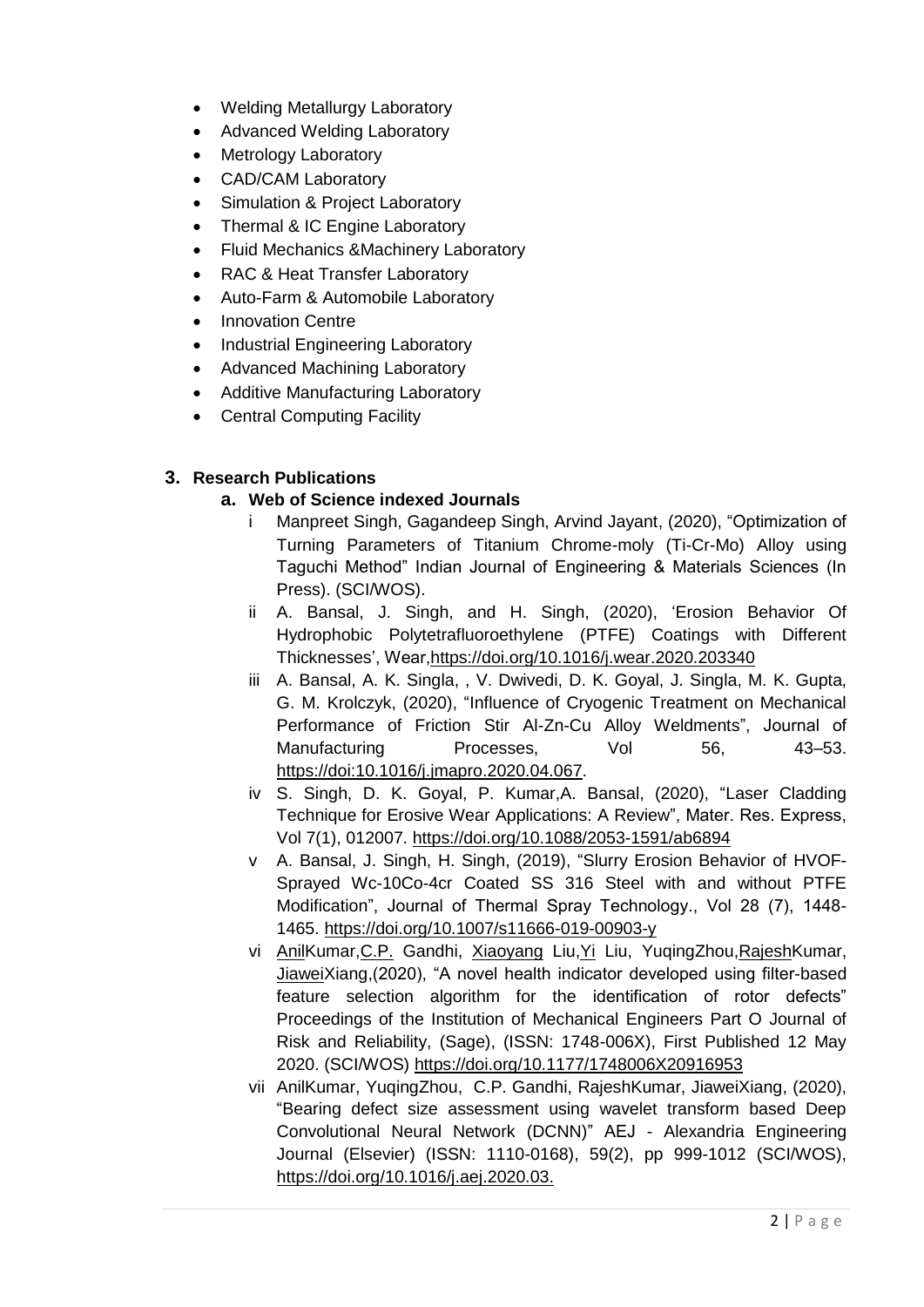- viii Anil Kumar, Rajesh Kumar,(2019), "Development of LDA Based Indicator for the Detection of Unbalance and Misalignment at Different Shaft Speeds", [Experimental Techniques](https://www.rediffmail.com/cgi-bin/red.cgi?red=https%3A%2F%2Flink%2Espringer%2Ecom%2Fjournal%2F40799&isImage=0&BlockImage=0&rediffng=0&rogue=898c189043a2ff33c6889a283398285e7d09e027&rdf=X3xWPVIjVTsAKA==) (Springer) ISSN: 0732-8818 (SCI/WOS), [https://doi.org/10.1007/s40799-019-00349-5](https://www.rediffmail.com/cgi-bin/red.cgi?red=https%3A%2F%2Fdoi.org%2F10.1007%2Fs40799-019-00349-5&isImage=0&BlockImage=0&rediffng=0&rdf=U3BWPVUkVDoHLw%3D%3D&rogue=9f6d5b3132589a165d92a3640feca59eaa6a5681)
- ix Tejinder Pal Singh, Anil Kumar Singla, Jagtar Singh, Kulwant Singh, Munish Kumar Gupta, Hansong Ji, Qinghua Song, Zhanqiang Liu, Catalin I Pruncu, (2020), Abrasive wear behavior of cryogenically treated Boron Steel (30 MnCrB4) used in rotavator blades, *Materials*, IF: 2.927, Volume 13, Issue 2, Page 436, SCIE.
- x Bharat Singh, Piyush Singhal, Kuldeep K. Saxena, Ravindra K. Saxena, (2020), "Influences of Latent Heat on Temperature Field, Weld Bead Dimensions and Melting Efficiency During Welding Simulation", Metals and Materials International, pp 1-19. DOI: [https://doi.org/10.1007/s12540-020-](https://doi.org/10.1007/s12540-020-00638-4) [00638-4.](https://doi.org/10.1007/s12540-020-00638-4)
- xi Rajinder Singh, Ravindra K. Saxena, Kishore Khanna, Vinay Kumar Gupta, (2020), "Creep Response of Rotating Composite Discs having Exponential, Hyperbolic, Linear and Constant Thickness Profiles" Defence Science Journal, 70(3):292-298
- xii Navneet Khanna, Chetan Agarwal, Munish Kumar Gupta, Qinghua Song, Anil Kumar Singla, (2020), "Sustainability and machinability improvement of Nimonic-90 using indigenously developed green hybrid machining technology", Journal of Cleaner production, Vol. 263, p.p.12402
- xiii AnilKumarSingla, Jagtar Singh , Vishal S Sharma, Munish Kumar Gupta, Qinghua Song , Dariusz Rozumek , Grzegorz M Krolczyk, (2020), "Impact of Cryogenic Treatment on HCF and FCP Performance of β-Solution Treated Ti-6Al-4V ELI Biomaterial, Materials, vol. 13(3), p.p. 500
- xiv Munish Kumar Gupta, Mozammel Mia, Muhammad Jamil, Rupinder Singh, Anil Kumar Singla, Qinghua Song, Zhanqiang Liu, Aqib Mashood Khan, M. Azizur Rahman, Murat Sarikaya, (2020), "Machinability investigations of hardened steel with biodegradable oil-based MQL spray system", The International Journal of Advanced Manufacturing Technology, Vol. 108, 735-748.
- xv Anil Kumar Singla, Jagtar Singh, and Vishal S. Sharma, (2019), "Impact of Cryogenic Treatment on Mechanical Behavior and Microstructure of Ti-6Al-4V ELI Biomaterial", [Journal of Materials Engineering and Performance](https://link.springer.com/journal/11665) , p.p. 5931-5945.
- xvi [R.D.G](https://www.emerald.com/insight/search?q=Rahul%20Dev%20Gupta)upta, [P.G](https://www.emerald.com/insight/search?q=Pardeep%20Gupta)upta, [R.K](https://www.emerald.com/insight/search?q=Rajesh%20Khanna)hanna, (2020), Parametric optimization of USM parameters by Taguchi and NSGA-II for the development of µ-channels on pure titanium. [Grey Systems: Theory and Application,](https://www.emerald.com/insight/publication/issn/2043-9377) ISSN: 2043-9377, Vol. 10 No. 2, pp. 173-192. [https://doi.org/10.1108/GS-01-2020-](https://doi.org/10.1108/GS-01-2020-0007) [0007](https://doi.org/10.1108/GS-01-2020-0007) (Publisher: Emerald Publishing Limited, ESCI Indexed Journal,  $I.F.=0.8$
- xvii U.Kumar, P. Gupta, (2020), Modeling and optimization of novel biodiesel production from non-edible oil with musa balbisiana root using hybrid response surface methodology along with african buffalo optimization. Reac Kinet Mech Cat (2020), ISSN: 1878-5204 (Online). <https://doi.org/10.1007/s11144-020-01807-7> (SCI, SPRINGER, I.F. 1.428, Published 17.06.2020)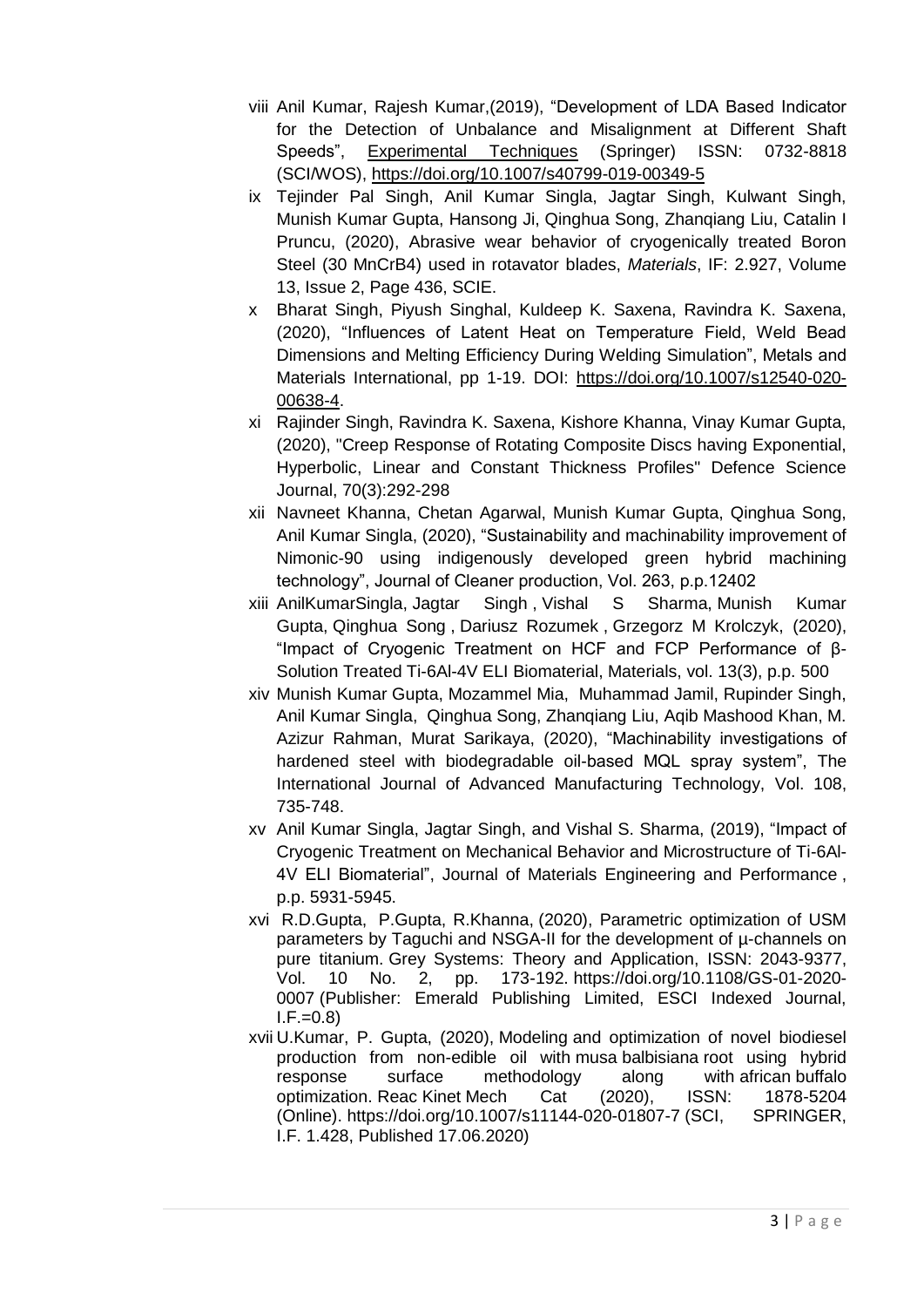## **b. Scopus indexed Journals**

Author(s),Title, Name of Journal, Vol, Month, Yr, pp

- i. P. K.Singh, P.Saini, D.Kumar, (2020), [Multi response optimization of CNC](javascript:void(0))  [end milling of AISI H11 alloy steel for rough and finish machining using](javascript:void(0))  [TGRA,](javascript:void(0)) *Materials Today: Proceedings* (Publisher: Elsevier, SCOPUS).
- ii. P. K.Singh,K. Kumar, P.Saini, (2020), Optimization of surface roughness and hole diameter accuracy in drilling of EN-31 alloy steel–A TGRA based analysis,*Materials Today: Proceedings* (Publisher: Elsevier, SCOPUS).
- iii. D.Kumar, P. K. Singh, (2019), Investigation of Tribological Behaviour of Al-[4032 Based Metal Matrix Composite using Taguchi's Optimization](javascript:void(0))  [Approach,](javascript:void(0)) *Materials Today: Proceedings*, 18(7), 4201-4209 (Publisher: Elsevier, SCOPUS).
- iv. D.Kumar, P. K. Singh, (2019)[,Microstructural and Mechanical](javascript:void(0))  [Characterization of Al-4032 Based Metal Matrix Composites,](javascript:void(0)) *Materials Today: Proceedings*, 18(7), 2563-2572(Publisher: Elsevier, SCOPUS).
- v. D.Kumar, P. K. Singh, (2019), Investigation of wear characteristics of Al-4032 based metal matrix composite using Taguchi's optimization approach, *Materials Research Express* 6 (10), 106543
- vi. [Varun Sharma,](https://journals.sagepub.com/doi/abs/10.1177/1464420719844798) A.S. [Shahi,Subodh Kumar,](https://journals.sagepub.com/doi/abs/10.1177/1464420719844798)(2019), "Influence of different filler weld wire chemistries on metallurgical and mechanical behavior of ultrahigh strength steel welded joints", Proceedings of the Institution of Mechanical Engineers, Part L: Journal of Materials: Design and Applications, 233 Issue 11. [https://doi.org/10.1177/1464420719844798.](https://doi.org/10.1177/1464420719844798) (Publisher: Sage & SCI factor = 1.6).
- vii. Jastej Singh, A.S. Shahi,(2020), "Metallurgical and corrosion characterization of electron beam welded duplex stainlesssteel joints." *Journal of Manufacturing Processes* 50 581-595. DOI: 10.1016/j.jmapro.2020.01.009 (Publisher: Elsevier & SCI Factor = 3.462).
- viii. Dikshant Malhotra, A. S. Shahi,(2019), Weld metal composition and aging influence on metallurgical, corrosion and fatigue crack growth behavior of austenitic stainless steel welds. Materials Research Express/ IOP Publishing Issue 6 ISSN: 20531591 (Publisher: IOP & SCI factor:1.449).
- ix. Dikshant Malhotra, A. S. Shahi,(2020), Metallurgical, fatigue and pitting corrosion behavior of AISI 316 joints welded with Nb based stabilized steel filler. Metallurgical and Materials Transactions A/ Springer Nature, Issue 51, pp. 1647-1664 ISSN: 10735623 (Publisher: Springer & SCI factor: 1.985).
- x. Mohd. Majid, A. S. Shahi, (2019),Influence of intermetallic precipitation on metallurgical, mechanical and pitting behavior of AISI 2205 duplex stainless steel welded joints, Mater. Res. Express 6, 1265e8 <https://doi.org/10.1088/2053-1591/ab664c> (Publisher: IOP & SCI factor:1.449).
- xi. Adarsh Prakash, A. S. Shahi,(2020),Investigations on High Temperature Wear And Metallurgical Characteristics Of Stellite 6 GTA (Gas Tungsten Arc) Weld Claddings, Mater. Res. Express 7, 026509 <https://doi.org/10.1088/2053-1591/ab6e2b>(Publisher: IOP & SCI factor:1.449).
- xii. Arvind Jayant, Neeru, Anshul Agarwal, (2019), "A novel hybrid MCDM approach based on DEMATEL, AHP and TOPSIS to evaluate green suppliers" IOP Journal of Physics, Volume 1240, 012010. (ISSN: 1742- 6596).
- xiii. Arvind Jayant, Shweta Singh, Aditya Kumar Chandan, (2019), "Sustainable supplier selection for battery manufacturing industry: A MOORA and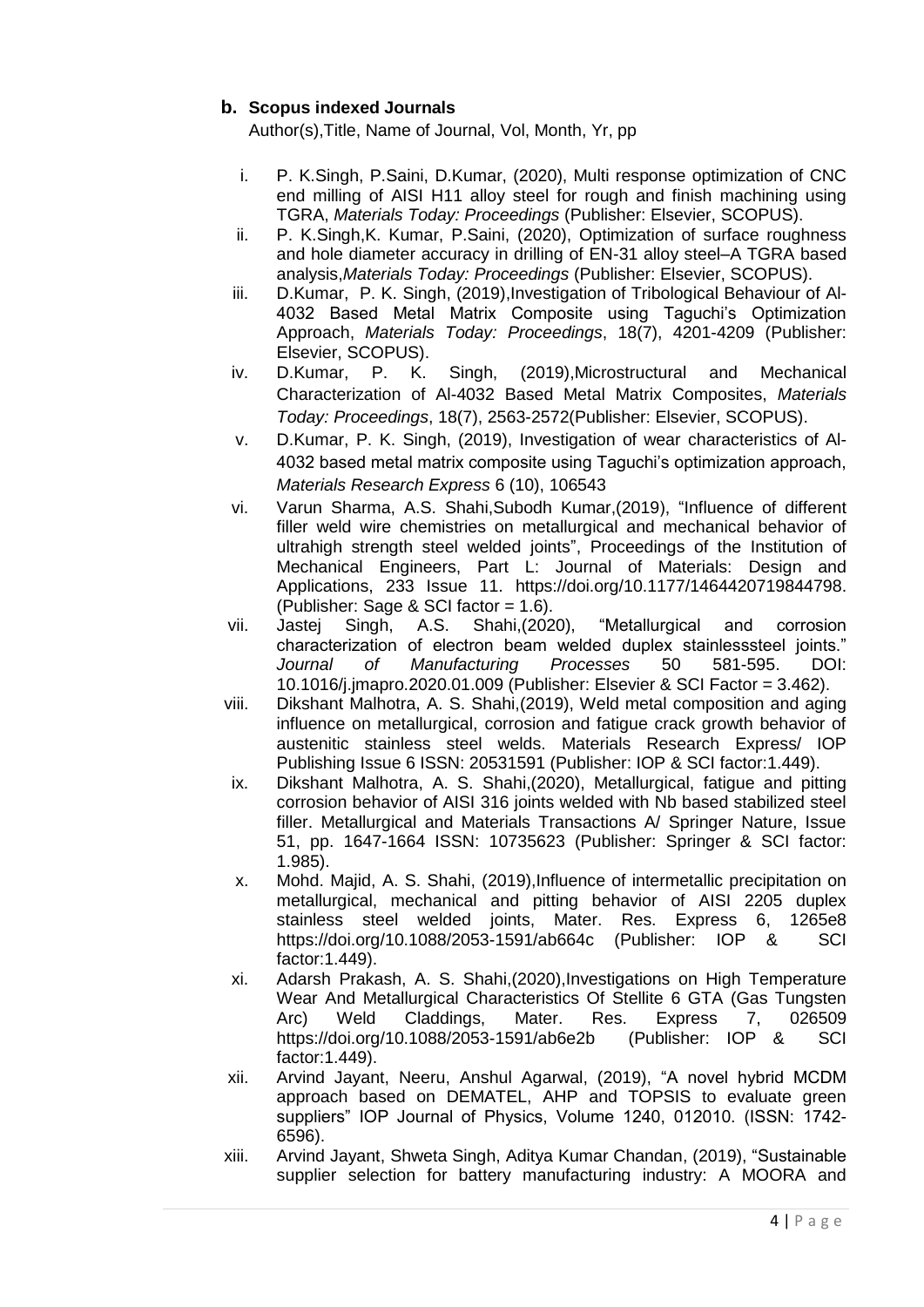WASPAS Based Approach" IOP Journal of Physics Volume 1240, 012015. (ISSN: 1742-6596)

- xiv. Janpriy Sharma, Arvind Jayant,(2019), "An Intelligent Simulation based case study of Indian Micro Small Medium Enterprise (MSME) of farm equipment Manufacturing" IOP Journal of Physics, Volume 1240, 012030. (ISSN: 1742-6596). I.F.=0.22 (SCI)
- xv. Janpriy Sharma, Arvind Jayant, Mohit Tyagi, (2019), "Simulation based design of Production and Multi echelon supply chain network for job shop manufacturing environment: A Case Study" IOP Journal of Physics, Volume 1240, 012040. (ISSN: 1742-6596).
- xvi. L Ahuja, D Mudgal, (2020), "High temperature corrosion performance of ceria doped Cr3C2-NiCr coated superalloys under actual medical waste atmosphere" Materials Today: Proceedings, Volume 28, Part 2, 2020, Pages 599-603
- xvii. M Kumar, D Mudgal, L Ahuja, (2020), "Evaluation of high temperature oxidation performance of bare and coated T91 steel, Materials Today: Proceedings,Volume 28, Part 2, 2020, Pages 620-624.
- xviii. Shivesh Kumar, Sunil Kumar, (2019), "Arduino Based Economic and Real Time Consumption Rate Computing", Universal Journal of Mechanical Engineering Vol. 7(6), pp. 325 – 329.
- xix. AnilKumar, Rajesh Kumar,(2020), ["Signal Processing for Enhancing](https://www.rediffmail.com/cgi-bin/red.cgi?red=https%3A%2F%2Fwww%2Eresearchgate%2Enet%2Fpublication%2F336206110%5FSignal%5FProcessing%5Ffor%5FEnhancing%5FImpulsiveness%5FToward%5FEstimating%5FLocation%5Fof%5FMultiple%5FRoller%5FDefects%5Fin%5Fa%5FTaper%5FRoller%5FBearing%3F%5Fsg%3D4FUMnYMHRIC3YJ4oTl1jYWAHJdEOYg7r54dp4z%5F2ZatL%2Da4wscVrXy%5FweDZEYNwccvN%2DRSf3eo3verRDpSD9aPPvuuRmGCN7NnuppnlG%2EJ76KYPnbWU4Ss4A8XVqb9RCJVP7fyt2f%5F6jNP1FtWfBHFv8df67XxI%2DjlnTt9zRd7PGTI4iIIpTLEqAnWtPXRQ&isImage=0&BlockImage=0&rediffng=0&rogue=cef5e37a26df04ae050e3f4b7f6a88761121c8cb&rdf=X3wGbVUkB2lWfg==)  [Impulsiveness Toward Estimating Location of Multiple Roller Defects in a](https://www.rediffmail.com/cgi-bin/red.cgi?red=https%3A%2F%2Fwww%2Eresearchgate%2Enet%2Fpublication%2F336206110%5FSignal%5FProcessing%5Ffor%5FEnhancing%5FImpulsiveness%5FToward%5FEstimating%5FLocation%5Fof%5FMultiple%5FRoller%5FDefects%5Fin%5Fa%5FTaper%5FRoller%5FBearing%3F%5Fsg%3D4FUMnYMHRIC3YJ4oTl1jYWAHJdEOYg7r54dp4z%5F2ZatL%2Da4wscVrXy%5FweDZEYNwccvN%2DRSf3eo3verRDpSD9aPPvuuRmGCN7NnuppnlG%2EJ76KYPnbWU4Ss4A8XVqb9RCJVP7fyt2f%5F6jNP1FtWfBHFv8df67XxI%2DjlnTt9zRd7PGTI4iIIpTLEqAnWtPXRQ&isImage=0&BlockImage=0&rediffng=0&rogue=cef5e37a26df04ae050e3f4b7f6a88761121c8cb&rdf=X3wGbVUkB2lWfg==)  [Taper Roller Bearing"](https://www.rediffmail.com/cgi-bin/red.cgi?red=https%3A%2F%2Fwww%2Eresearchgate%2Enet%2Fpublication%2F336206110%5FSignal%5FProcessing%5Ffor%5FEnhancing%5FImpulsiveness%5FToward%5FEstimating%5FLocation%5Fof%5FMultiple%5FRoller%5FDefects%5Fin%5Fa%5FTaper%5FRoller%5FBearing%3F%5Fsg%3D4FUMnYMHRIC3YJ4oTl1jYWAHJdEOYg7r54dp4z%5F2ZatL%2Da4wscVrXy%5FweDZEYNwccvN%2DRSf3eo3verRDpSD9aPPvuuRmGCN7NnuppnlG%2EJ76KYPnbWU4Ss4A8XVqb9RCJVP7fyt2f%5F6jNP1FtWfBHFv8df67XxI%2DjlnTt9zRd7PGTI4iIIpTLEqAnWtPXRQ&isImage=0&BlockImage=0&rediffng=0&rogue=cef5e37a26df04ae050e3f4b7f6a88761121c8cb&rdf=X3wGbVUkB2lWfg==) ASME J Non-destructive Evaluation (ISSN: 2572- 3901), 3(1): 011003 (8 pages), [https://doi.org/10.1115/1.4045010](https://www.rediffmail.com/cgi-bin/red.cgi?red=https%3A%2F%2Fdoi%2Eorg%2F10%2E1115%2F1%2E4045010&isImage=0&BlockImage=0&rediffng=0&rogue=a41915839d11476ad169bdcddfa17bd04bc455e6&rdf=ACMAawh5VTtReQ==)
- xx. Surinder Kumar, Rajesh Kumar, (2019), Worm and wheel gears fault frequency extraction using minimum entropy deconvolution based envelope of the vibration signal, IOP Journal of Physics, Volume 1240: 012073 (ISSN: 1742-6588), [https://doi.org/10.1088/1742-](https://www.rediffmail.com/cgi-bin/red.cgi?red=https%3A%2F%2Fdoi%2Eorg%2F10%2E1088%2F1742%2D6596%2F1240%2F1%2F012073&isImage=0&BlockImage=0&rediffng=0&rogue=5ad20e9eff66245f4e9b91aa1d1ae2b06e0823aa&rdf=Xn0CaVAhB2lQeA==) [6596/1240/1/012073](https://www.rediffmail.com/cgi-bin/red.cgi?red=https%3A%2F%2Fdoi%2Eorg%2F10%2E1088%2F1742%2D6596%2F1240%2F1%2F012073&isImage=0&BlockImage=0&rediffng=0&rogue=5ad20e9eff66245f4e9b91aa1d1ae2b06e0823aa&rdf=Xn0CaVAhB2lQeA==)
- xxi. Aditya Kumar, Kulwant Singh, (2020), Development of exothermic flux for enhanced penetration for submerged arc welding process, *Journal of Advanced Manufacturing Systems*, Vol. 19, No. 01, pp. 131-146.
- xxii. Sumit Saini, Kulwant Singh, (2020), Some feasible studies for recycling of steel slag as a useful flux for submerged arc welding, *Journal of Advanced Manufacturing Systems*, Vol. 19, No. 2, pp. 277-289.
- xxiii. SumitSaini, Shankar Singh, Kulwant Sigh, Abhishek Singh, (2019), Some studies into weldability of rice husk ash aluminium matrix composite using TIG welding, Materials *Today Proceedings,* Vol 24, Part 2, Pages 298-307.
- xxiv. Rajinder Singh, Ravindra K. Saxena, Kishore Khanna, V. K. Gupta, (2020), "Assessment of Creep in Composite Disc having Exponential, Hyperbolic and Uniform Thickness Profiles", Materials Today: Proceedings, 26(2), 1972-1976.
- xxv. Yogeshwar Jasra, Sorabh Singhal, Rohit Upman, Ravindra K. Saxena,(2020), "Finite element simulation of Stress Corrosion cracking in Austenitic Stainless Steel using Modified Lemaitre Damage Model" Materials Today: Proceedings, 26(2), 2314-2322.
- xxvi. Gurdeep Singh, Ravindra K. Saxena, Sunil Pandey, (2020), "An examination of mechanical properties of dissimilar AISI 304 stainless steel and copper weldment obtained using GTAW", Materials Today: Proceedings, 26(2), 2783-2789.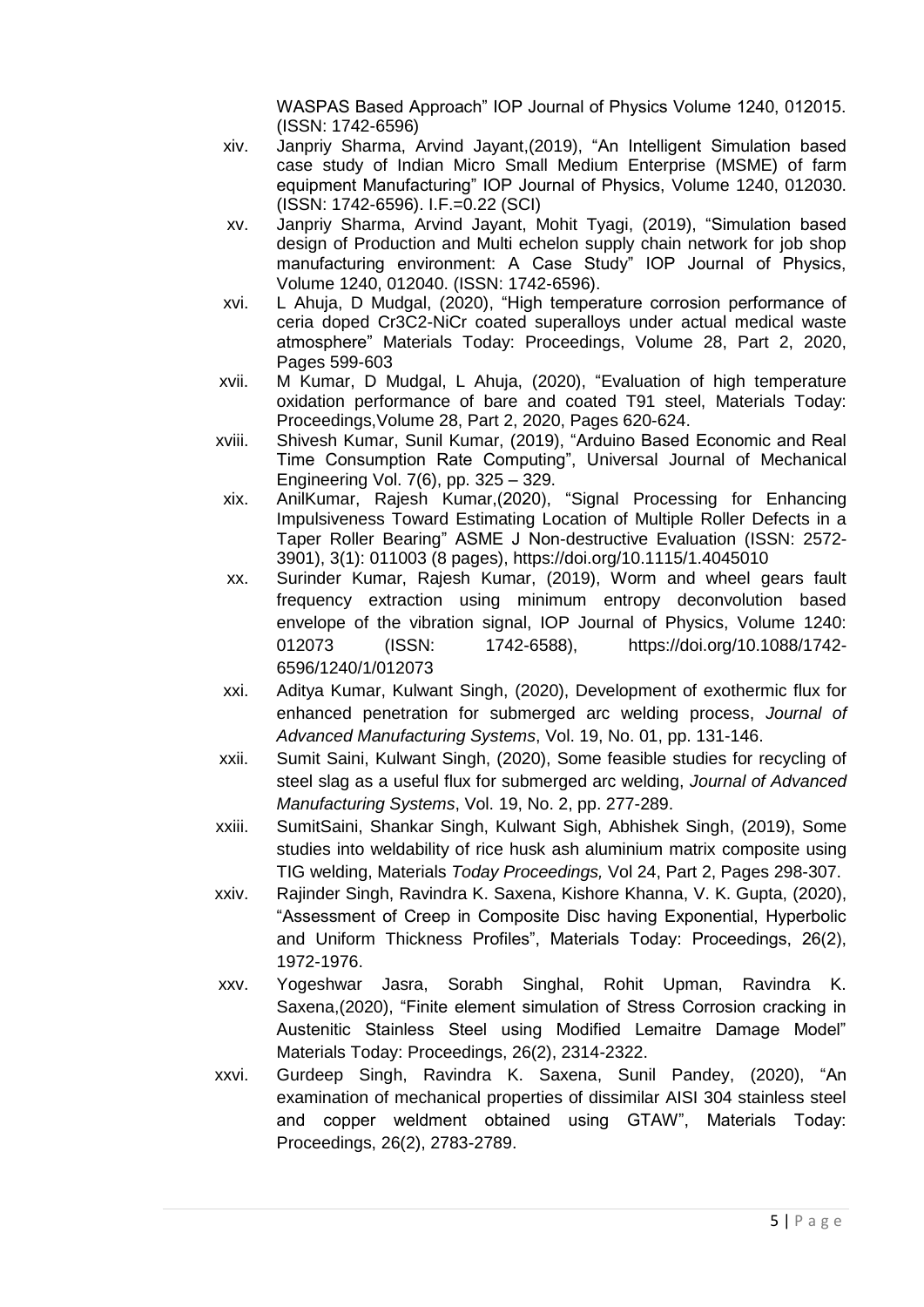- xxvii. TarunBindal, Ravindra K. Saxena, Sunil Pandey, (2020), "Analysis of joint overlap during friction spin welding of plastics", Materials Today: Proceedings, 26(2), 2798-2804.
- xxviii. Sandeep Yadav, Sorabh Singhal, Yogeshwar Jasra, Ravindra K. Saxena, (2020),"Determination of Johnson-Cook material model for weldment of mild steel", Materials Today: Proceedings, 28(3), 1801-1808.
- xxix. Khogesh K Rathore, Yogeshwar Jasra, Ravindra K Saxena, (2020),"Numerical simulation of fracture behavior under high-velocity impact for Aluminium alloy 6060 Target plate", Materials Today: Proceedings, 28(3), 1809-1815.
- xxx. Anmol Rattan, Yogeshwar Jasra, Ravindra K. Saxena, (2020),"Prediction of bending behavior for Laser Forming of Lime coated plain Carbon steel using Finite Element Method", Materials Today: Proceedings, 28(3), 1943- 1950.
- xxxi. Nitin Mahay, R K Yadav, (2019), "An Experimental investigation into heat transfer characteristics of Cu nanofluid for automobile radiator", IOP Journal of Physics, Volume 1240, 012043.
- xxxii. P. K. Singh, P.Saini, K.Kumar, (2019), "Multi-response Optimization using TGRA for End Milling of AISI H11 Steel Alloy Using Carbide End Mill", IOP Journal of Physics, Volume 1240, Paper No. 012016.
- xxxiii. P.Gupta, A.Hooda, (2019),"Manufacturing Excellence through Total Productive Maintenance Implementation in an Indian Industry: A Case Study", International Journal of Mechanical and Production Engineering, Research and Development, ISSN (ONLINE): 2249-8001, Vol. 9, Issue 3, Jun 2019, pp. 1593-1604.
- xxxiv. Rahul Dev Gupta, Pardeep Gupta, (2019),"Fabrication of µ-Channels on Pure-Ti using USM and Optimization of Process Parameters", International Journal of Recent Technology and Engineering (IJRTE), ISSN: 2277-3878, Vol. 8 Issue-2, July 2019, pp. 6508-6515. Publisher: Blue Eyes Intelligence Engineering and Sciences Publication; ISSN: 2277-3878.
- xxxv. Upender Dhull, Pardeep Gupta, (2020),"Hybrid Response Surface Method-African Buffalo Optimization Technique for Ultrasonic Production of Biodiesel from Waste Cooking Oil using Li doped CaO Nanocatalyst", International Journal of Innovative Technology and Exploring Engineering (IJITEE) ISSN: 2278-3075, Vol. 9, Issue 5, pp. 1938-1947, March 2020.
- xxxvi. Upender Dhull, Pardeep Gupta, (2020),"Composite approach of RSM-ABO for optimization of production of Ricinus Communis biodiesel using Lithium doped CaO Nanocatalyst", International journal of advances in Science and Technology, ISSN: 2005-4238, Vol. 29, No. 5, (2020), pp. 5555 - 5570.
- xxxvii. S. Kumar,P. Gupta, (2020),"Case Study on Business Excellence Issues of an Indian Automobile Manufacturer using SAP-LAP Framework", International Journal on Emerging Technologies, 11(3), pp 911–918, ISSN No. (Print): 0975-8364 ISSN No. (Online): 2249-3255.
- xxxviii. Maninder Singh, Shankar Singh, (2020), "Multi-Objective Optimization of Electro Discharge Machining of Nimonic 75 Using Taguchi Based Grey Relational Analysis", (Ref.: Ms. No. WSPC-JAMS-D-19-00077R1), In Print: Journal of Advanced Manufacturing Systems (ISSN (print): 0219-6867) Scopus Journal.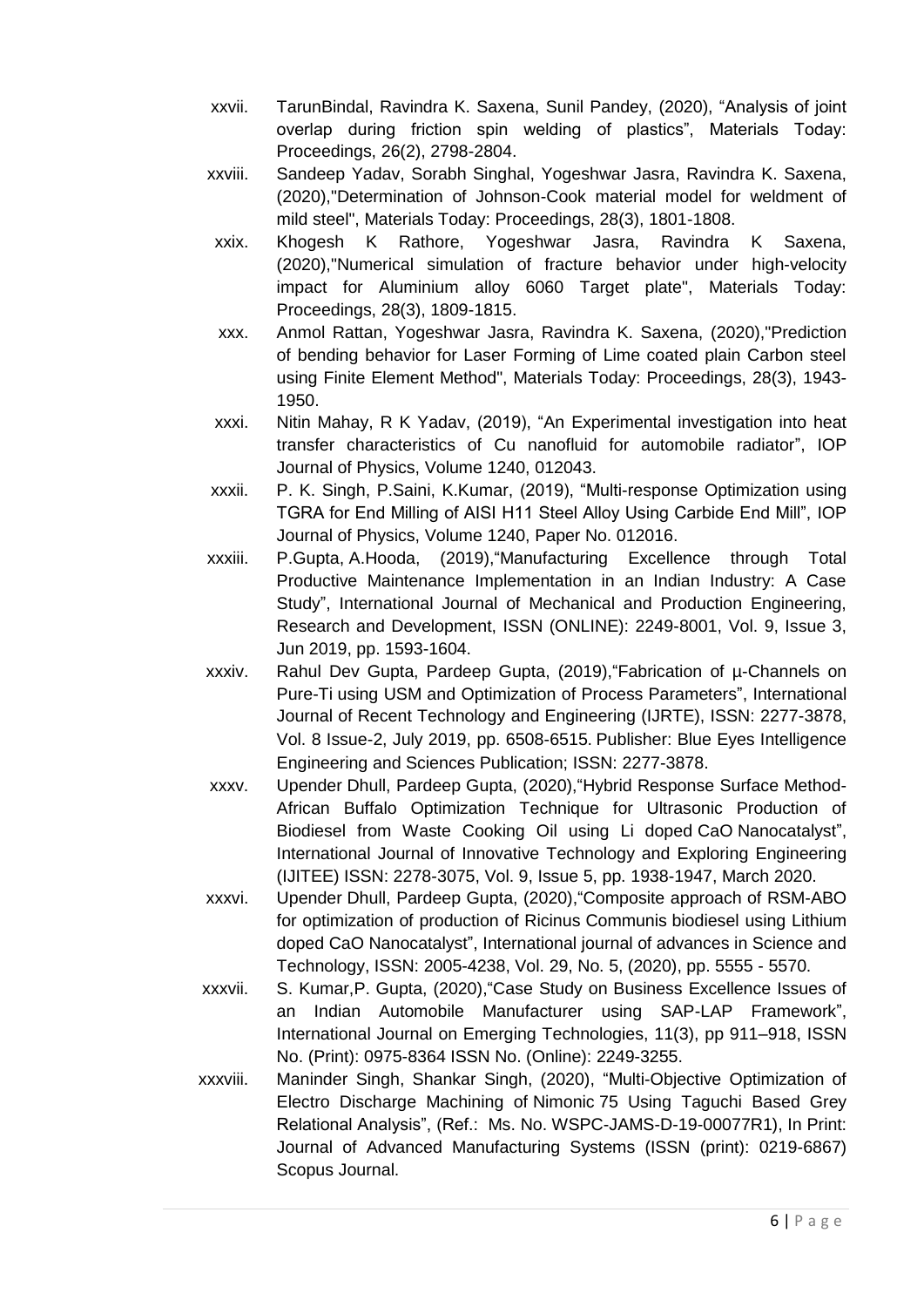xxxix. Maninder Singh, Shankar Singh, (2020), "Multi-objective optimization of Electrical Discharge Machining of Nimonic 75 using Teaching Learning Based Optimization (TLBO) Algorithm, Materials Today: Proceedings (Elsevier) Scopus Journal, Vol. 24 (Part 2), 576–584.

xl. Anmol. S. Verma, Shankar Singh, A. Singh (2020), "An Exploratory Investigation and Optimization of Taper Cutting Operation with Wire Electro Discharge Machining",Materials Today: Proceedings (Elsevier) Scopus Journal, Vol. 24 (Part 2), 388–397.

# **c. Other peer reviewed Journals**

- i. Anshul Agarwal, Arvind Jayant (2019) ""Support Vector Machine Model for Demand Forecasting in an Automobile parts industry: A Case Study" International Research Journal of Science, Engineering and Technology, Volume 9(2), Pp 33-49. ISSN 2454-3195, [\(UGC-47932\)](http://www.sphert.org/images/rjset_ugc.jpg)
- ii. Anshul Agarwal, Arvind Jayant, (2019), "Application of Machine Learning Techniques in Supply Chain Management" International Research Journal of Management Sciences & Technology,Vol.10, Issue 6, Pp 29-49. DOI: [https://doi.org/10.32804/IRJMST,](https://doi.org/10.32804/IRJMST) ISSN: 2250 – 1959( [UGC-47959\)](http://sphert.org/images/irjmst_ugc.jpg)
- iii. Vivek Gupta, Arvind Jayant, (2019), "Evaluating Low Carbon Supply Chain Practices in India using Fuzzy Tool based Importance and Performance Analysis" Journal of Energy, Environment & Carbon Credits Volume 9(1), pp 1-11. ISSN: 2249-8621. (UGC J.No.47107)
- iv. ParthaSarathi Mallick, Shankar Singh, (2019), "Electro Discharge Drilling (EDD) of Rice Husk Ash Reinforced Aluminium Matrix Composite Using Different Electrode Shapes", Journal of Emerging Technologies and Innovative Research (ISSN: 2349-5162), Vol. 6 (5), Pages 90-97.
- v. Ankit Bhati, Shankar Singh, (2019), "Some studies into Slicing of Titanium alloy using Wire Electro-Discharge Machining Process", Journal of Emerging Technologies and Innovative Research (ISSN: 2349-5162), Vol. 6 (5), Pages 98-104.

# **d. Full Paper in International conferences**

- i. A. S. Shahi., Dikshant Malhotra,(2020),"Effect of dual phase stabilization via varying Ti/Nb ratios on the pitting behavior of AISI 347 welds", Characterization of Minerals, Metals and Materials 2020/ Springer International publishing, 2020, Online ISSN: 978-3-030-36628-5 TMS 2020 proceedings (Scopus)
- **ii.** Anuj Bansal, Jagtar Singh, Harpreet Singh, (2019), "Investigating Slurry Erosion Behavior of A Hydro-Machinery Steel Under Various Impingement Variables" presented in International Conference on Advancements and Futuristic Trends in Mechanical and Materials Engineering (AFTMME-2019) organised by IIT, Ropar and SOMME during 5 to 7 December 2019.
- **iii.** L. Ahuja, D. Mudgal, (2019), High temperature corrosion performance of ceria doped Cr3C2-NiCr coated superalloys under actual medical waste atmosphere, IMMT2019, organised by BITS, Pilani, Dubai Campus, 20<sup>th</sup> -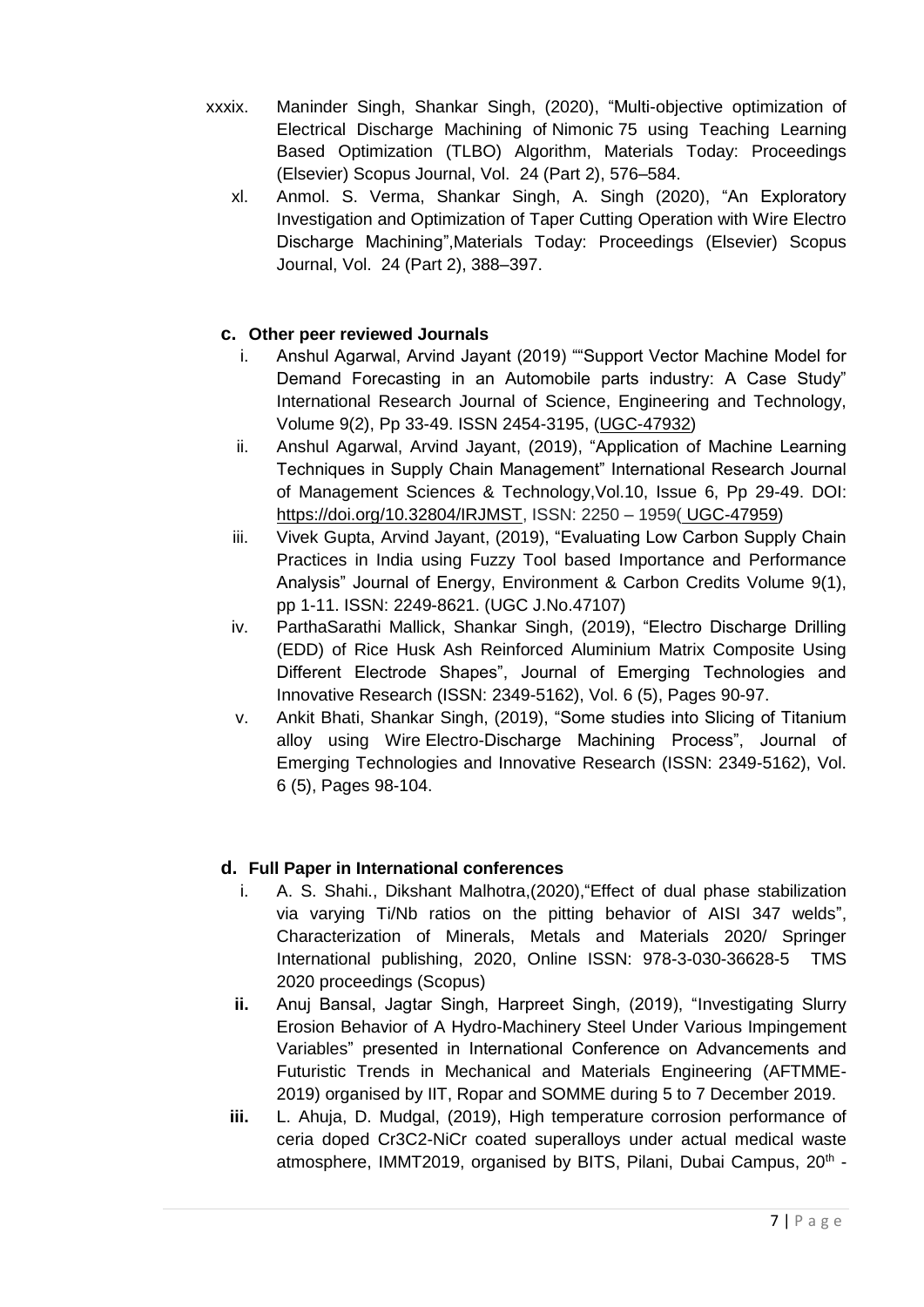25<sup>th</sup> Nov. 2019. Materials Today: Proceedings, Volume 28, Part 2, 2020, Pages 599-603

- xli. Upender Dhull, Pardeep Gupta, (2019), "Performance and Emission testing of Diesel Engine using blends of Biodiesel from Castor Oil and Neem Oil prepared using Lithium Doped CaO Nano-Catalyst", Springer Proceeding Lecture Notes in Mechanical Engineering, 4th International conference on "Emerging Trends in Mechanical and Industrial Engineering" organised by Northcap University Gurgaon from 10-11 October, 2019.
- xlii. Pardeep Gupta, Ankesh Mittal, (2020), "Identifying the most influencing success factors of TQM implementation in manufacturing industries using Analytical Hierarchy Process", Proceedings of the International Conference on Industrial Engineering and Operations Management Dubai, UAE, March 10-12, ISSN: 2169-8767 ISBN: 978-1-5323-5952-1, pp. 481-494.
- xliii. Ankesh Mittal, Pardeep Gupta, Manjot Singh, (2020), "To Investigate the Relationship between TQM Enablers Applicable In Indian Engineering Educational Institutes", Proceedings of the International Conference on Industrial Engineering and Operations Management Dubai, UAE, March 10-12, ISSN: 2169-8767 ISBN: 978-1-5323-5952-1, pp. 541-552.

# **4. Other publications**

### **a.Book Chapters**

## **Author(s). Title of chapter. Name of Book, Publisher. Year. ISBN no**

- i. Arvind Jayant, Janpriy Sharma, (2019), Modelling, Simulation and Optimization of Product Flow in a Multi-products Manufacturing Unit: A Case Study. In the book titled "Operations Management and Systems Engineering", pp 185-214, April 2019. Online ISBN: 978-981-13-6476-1. Springer, Singapore.
- ii. Jayant Arvind, Neeru, (2020), "Decision Support Framework for Smart Implementation of Green Supply Chain Management Practices". In: Patnaik S. (eds) New Paradigm of Industry 4.0. Studies in Big Data, vol 64. Springer, Cham (Scopus).
- iii. Shweta Singh, Arvind Jayant, Tanmay Walke, (2019), "A robust hybrid multi-criteria decision-making approach for selection of third-party reverse logistics service provider" Lecture Notes in Mechanical Engineering (Springer Publication). ISSN: 2195-4356. (In Press)
- iv. Anshul Agarwal, Arvind Jayant, Vaibhav Gupta, (2019), "Application of Machine Learning Technique for demand forecasting: A Case Study of manufacturing industry" Lecture Notes in Mechanical Engineering (Springer Publication). ISSN: 2195-4356. (In Press)
- v. Vivek Gupta, Arvind Jayant, (2019), "Low Carbon Supply Chain Management: A Fuzzy-DEMATEL Analysis of Some Practical Issues of Indian Manufacturing Industries" Lecture Notes in Mechanical Engineering (Springer Publication). ISSN: 2195-4356. In Press
- vi. A.Bansal, J.Singla, S.Pandey, P. Raj, (2020), "Design and Development of High-Velocity Submerged Water Jet Cavitation Erosion Test Rig" In: Sharma V., Dixit U., Sørby K., Bhardwaj A., Trehan R. (eds) Manufacturing Engineering. Lecture Notes on Multidisciplinary Industrial Engineering.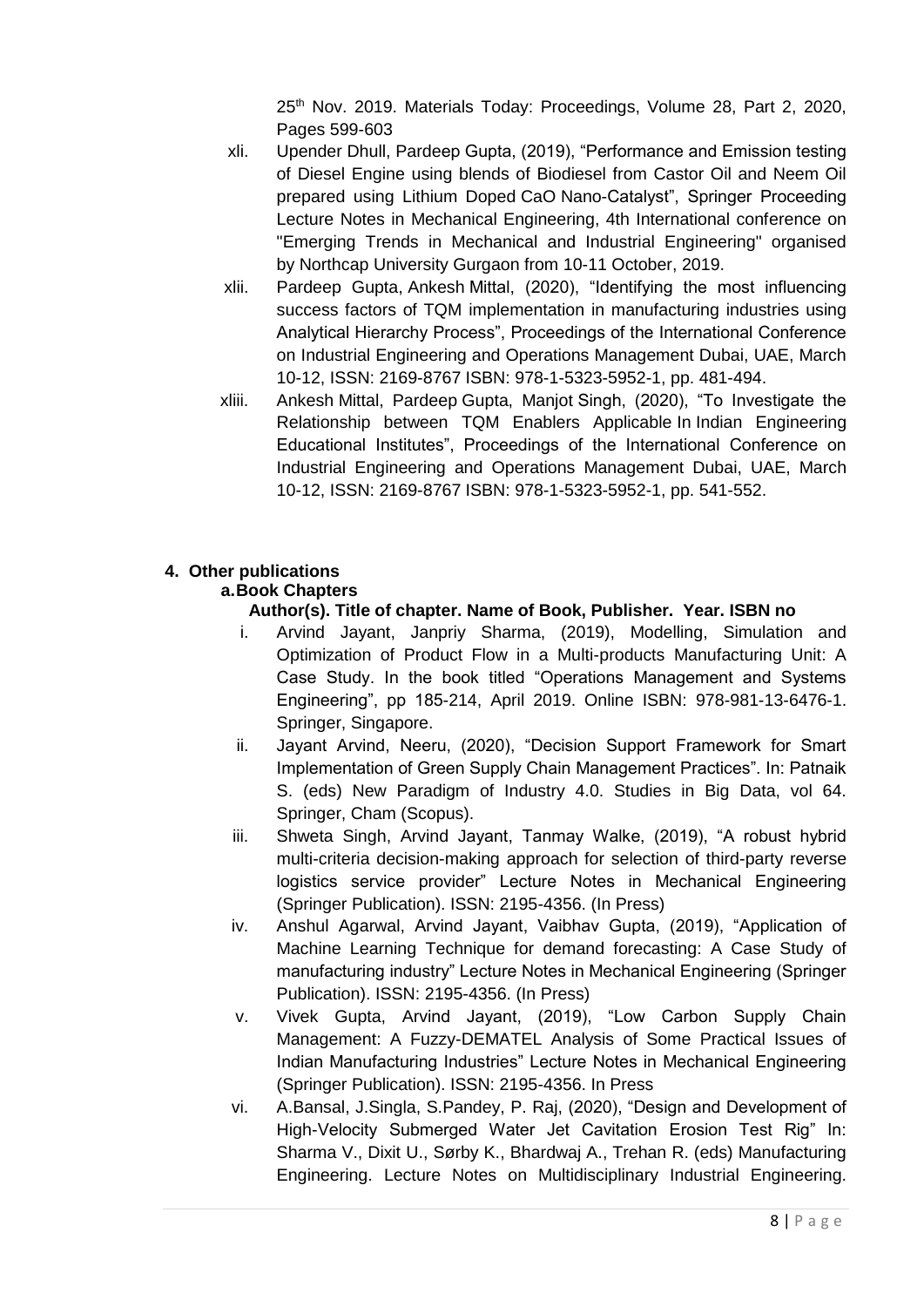Springer, Singapore. ISBN: 978-981-15-4619-8, pp. 85-93. (Scopusindexed).

- vii. A. Singh,A.Bansal, J.Singh, A.K.Singla, (2020), "Effect of Cryogenic Treatment on Mechanical and Metallurgical Properties of SS410" In: Sharma V., Dixit U., Sørby K., Bhardwaj A., Trehan R. (eds) Manufacturing Engineering. Lecture Notes on Multidisciplinary Industrial Engineering. Springer, Singapore, ISBN: 978-981-15-4619-8, pp. 221-229. (Scopusindexed).
- viii. A.Saxena,R. K. Saxena, (2020), Thermomechanical Analysis of Al-7075 to Predict Residual Stresses by Using 3D Finite Element Simulation. In: Biswal B., Sarkar B., Mahanta P. (eds) Advances in Mechanical Engineering. Lecture Notes in Mechanical Engineering. Springer, Singapore, pp 281-293. (Book Chapter).
- ix. G.Singh, R.K.Saxena, S. Pandey, (2020), Finite Element Based Prediction of Transient Temperature Distribution, Heat Affected Zone and Residual Stresses in AISI 304 Stainless Steel Weldment. In: Biswal B., Sarkar B., Mahanta P. (eds) Advances in Mechanical Engineering. Lecture Notes in Mechanical Engineering. Springer, Singapore, pp 307-320. (Book Chapter)

### **5. Expert lectures organised**

- i. An expert lecture on "Computational Fluid Dynamics" was delivered by Dr. Arun K. Saha, Department of Mechanical Engineering, IIT Kanpur on 17<sup>th</sup> July 2019.
- ii. An expert lecture on "Automation in Welding Technology" was delivered by Er. Harpreet Singh Bhui, Director, Brahm Engineers, Mohali on 16<sup>th</sup> October 2019.
- iii. An expert talk on "3-D printing and Design Technology" was delivered by Er. Dakshina Ranjan, Vice President, Kangaro Industries, Ludhiana on 9<sup>th</sup> December 2019.
- iv. An expert lecture on "Application of Additive Manufacturing" was delivered by Dr. Sanat Agarwal, NIT, Uttarakhand on 10<sup>th</sup> December 2019.
- v. An expert lecture on "Industrial Applications of Rapid Prototyping and Additive Manufacturing" was delivered by Er. A.P. Singh, GM, CTR, Ludhiana on 13<sup>th</sup> December 2019.
- vi. An Expert Lecture on "Overview of Tyre Technology" was delivered by Sh. Ravi Shanker of Ralson India Ltd., Ludhiana in the Mechanical Engineering Department on 7<sup>th</sup> February 2020 for the students of ICD, BE and M.Tech. Programme. The event was Co-ordinated by Dr. Rakesh Kumar, Associate Professor, Mechanical engineering Department.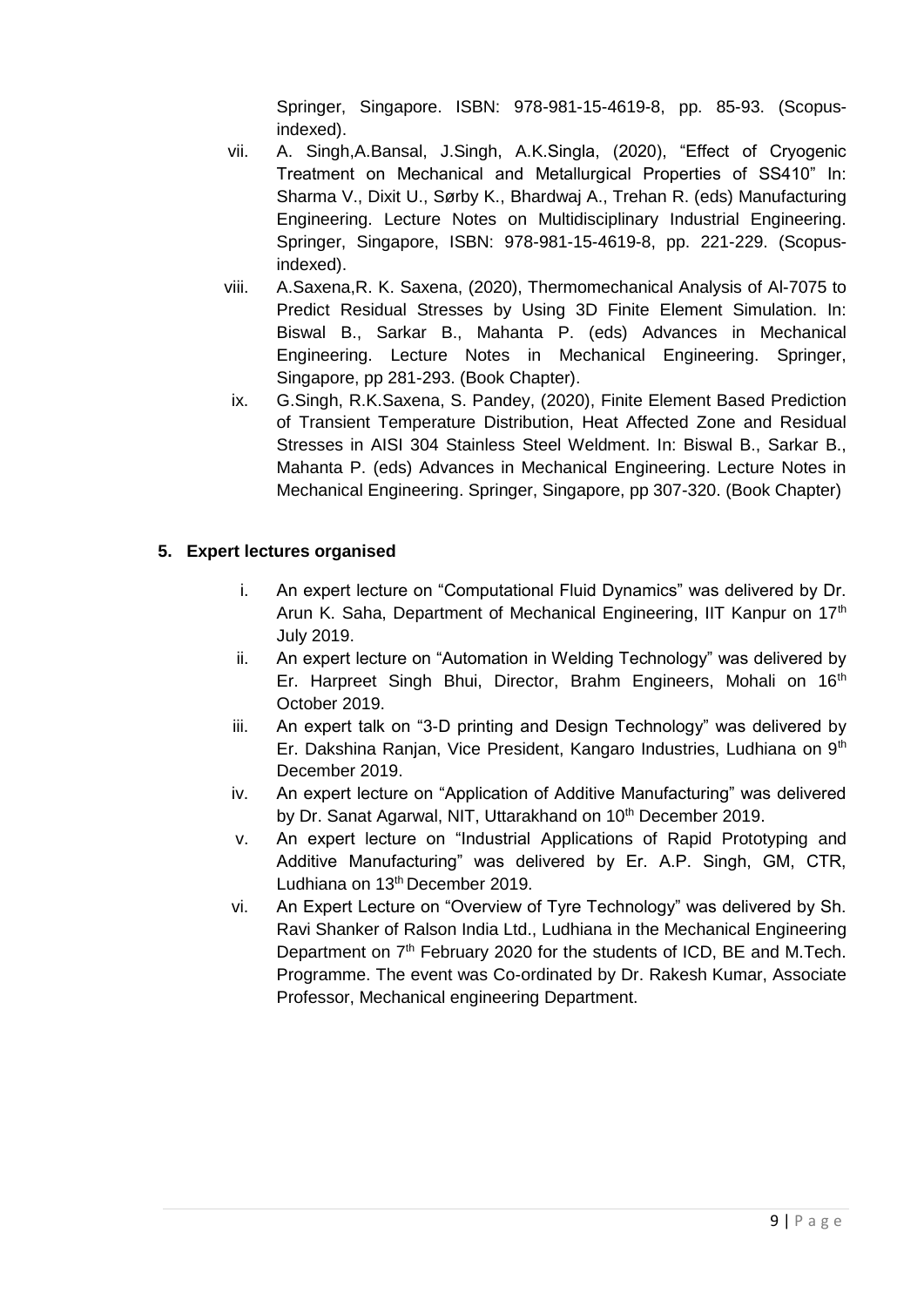# **6. Research projects awarded during the year**

| S<br><b>No</b> | Name of<br>Faculty<br>(Principal<br>Investigat<br>or) | Name of<br>the<br>Funding<br>agency | Title of the Project                                                                        | Sanctioned<br>order no.   | Sanctioned<br>date | Amount<br>Received<br>(In<br>figures) | Amount<br>received<br>(in<br>words)              |
|----------------|-------------------------------------------------------|-------------------------------------|---------------------------------------------------------------------------------------------|---------------------------|--------------------|---------------------------------------|--------------------------------------------------|
|                | <b>Vivek</b><br>Kumar                                 | <b>TEQIP-III</b>                    | Development of<br>smart system for<br>monitoring surface<br>roughness in<br>turning process | Dean<br>R&C/2020/1<br>110 | 5/2/2020           | <b>Rs</b><br>2,10,000                 | <b>Rupees</b><br>two lakh<br>and ten<br>thousand |

## **7. Patents Filed/granted/published/licensed:**

| S No | Name of faculty                                                 | <b>Title of Patent</b>                                             | <b>Application No</b> | Date of Filing/granting/<br>publishing/licensing                                                                                                                                                                                                                                                                                                                                                             |  |
|------|-----------------------------------------------------------------|--------------------------------------------------------------------|-----------------------|--------------------------------------------------------------------------------------------------------------------------------------------------------------------------------------------------------------------------------------------------------------------------------------------------------------------------------------------------------------------------------------------------------------|--|
| i.   | Nitin Yadav,<br>Rajesh Kumar                                    | Multi point tapper<br>for pressurizing<br>piezoelectric<br>Element | 325941-001            | 15.01.2020                                                                                                                                                                                                                                                                                                                                                                                                   |  |
| ii.  | Shankar Singh<br>N.V. Satpute<br>L. M. Jugulkar<br>S. M. Sawant | Regenerative<br>Electromagnetic<br><b>Shock Absorber</b>           | 4077/MUM/2015         | Date of filing: 28 October<br>2015,<br>Published: 5 May 2017<br><b>Under Examination:</b><br>26/06/2018<br>Date of Issue of<br><b>FER (First Examination</b><br>Report): 14/01/2020<br><b>The</b><br>response<br>to FER (First<br><b>Examination</b><br><b>Report</b> ) for<br>Application<br>Patent<br>4077/MUM/2015<br>has<br>submitted<br>the<br>been<br>to<br>Indian Patent Office on<br>30th June 2020. |  |

# **8. Training Programmes held for teachers and Staff**

| S No | Name of the | <b>Duration</b> | No of        | <b>Sponsoring</b> | <b>Remarks</b> |
|------|-------------|-----------------|--------------|-------------------|----------------|
|      | program     |                 | participants | <b>Agency if</b>  |                |
|      |             |                 |              | anv               |                |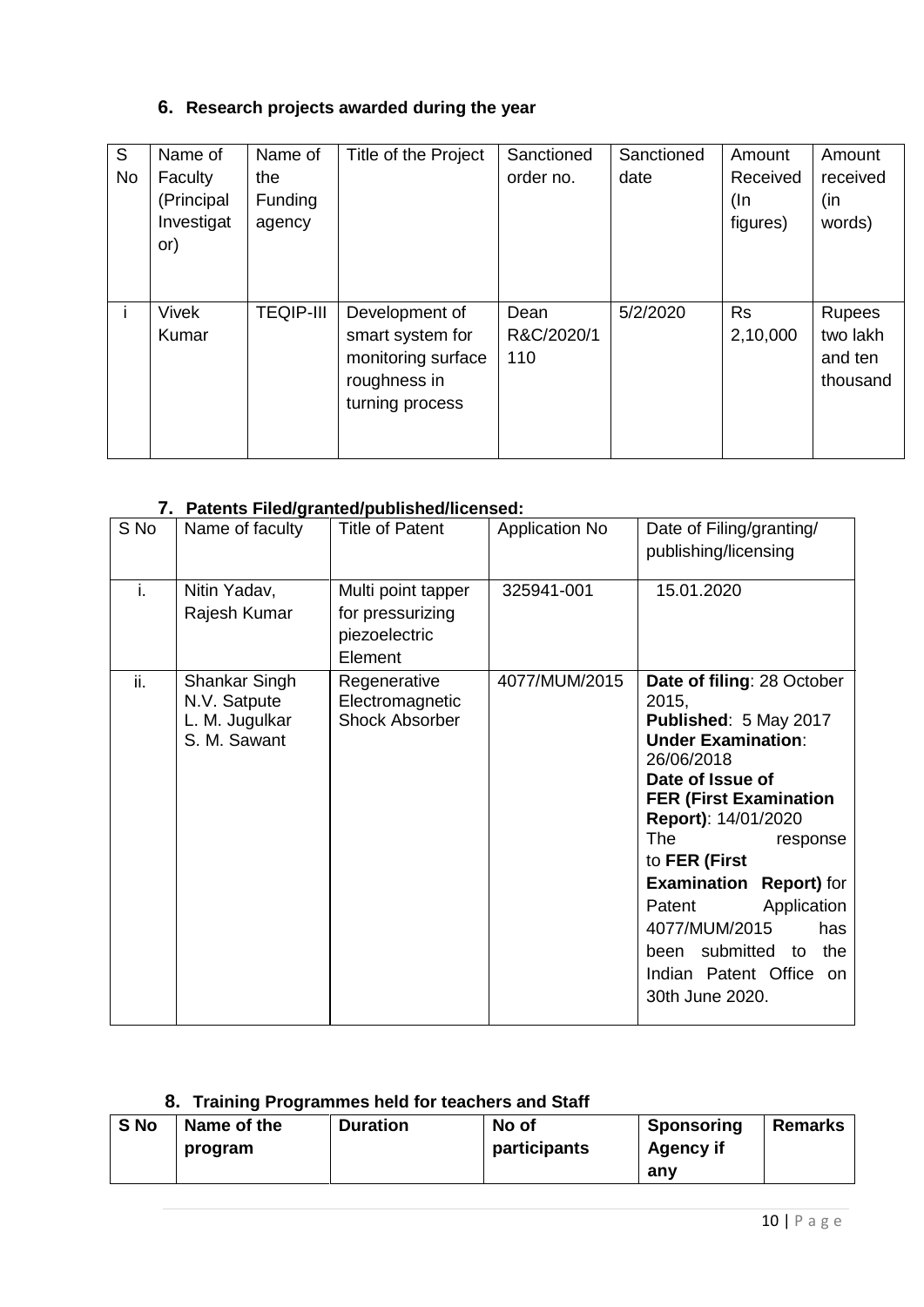| ι.  | Material         | 1-5 July, 2019  | More than 50 | <b>TEQIP-III</b> |  |
|-----|------------------|-----------------|--------------|------------------|--|
|     | Characterization |                 |              |                  |  |
|     | & Analytical     |                 |              |                  |  |
|     | Techniques for   |                 |              |                  |  |
|     | Research         |                 |              |                  |  |
|     | Applications     |                 |              |                  |  |
|     | (MCATRA-2019)    |                 |              |                  |  |
| ii. | 3D printing &    | 09-13 December, | 49           | ATAL-AICTE       |  |
|     | Design           | 2019            |              |                  |  |

### **9. Training Programmes held for students**

| S No | Name of the program             | Duration              | No of        | Sponsoring       | <b>Remarks</b> |
|------|---------------------------------|-----------------------|--------------|------------------|----------------|
|      |                                 |                       | participants | Agency if any    |                |
| i.   | <b>Industrial Quality Tools</b> | $16-17$ <sup>th</sup> | 60           | <b>TEQIP-III</b> |                |
|      |                                 | October,              |              |                  |                |
|      |                                 | 2019                  |              |                  |                |
| ii.  | <b>Preparation of Business</b>  | 02-03March,           | 40           | SLIET,           |                |
|      | Plan and Detailed Project       | 2020                  |              | Longowal         |                |
|      | Report                          |                       |              |                  |                |
| iii. | <b>Industrial Motivational</b>  | 19-20                 | 100          | <b>TEQIP-III</b> |                |
|      | Campaign for youth              | February,             |              |                  |                |
|      |                                 | 2020                  |              |                  |                |

## **10.Any other salient achievements by faculty /staff/Research scholars/students:**

## **a. Awards/PrizeswonbyStudentsandFaculty**

- i. Mr. Jastej Singh, Ph.D. Research Scholar (Regd. No. PME/1503), working under supervision of Dr. A.S. Shahi, (Professor, Department of Mechanical Engineering) was conferred with the **"YOUNG SCIENTIST AWARD"** by the Punjab Academy of Sciences, Patiala, Punjab, in Section-D (Engineering Sciences) for Year 2019 at 23rd Punjab Science Congress held at Sant Longowal Institute of Engineering & Technology (SLIET), Longowal, Punjab (India) during February 7-9, 2020. The award carries a Medal, a Certificate of merit and Cash prize of ₹7500/-.
- ii. Mr. Jastej Singh, Ph.D. Research Scholar (Regd. No. PME/1503), working under supervision of Dr. A.S. Shahi, (Professor, Department of Mechanical Engineering) was conferred with the **"SLIET Quality Publication Award (SQPA)"** for the research paper entitled "*Metallurgical and corrosion characterization of electron beam welded duplex stainless steel joints*" published in the "Journal of Manufacturing Processes" on 26<sup>th</sup> January 2020 at Sant Longowal Institute of Engineering and Technology (SLIET),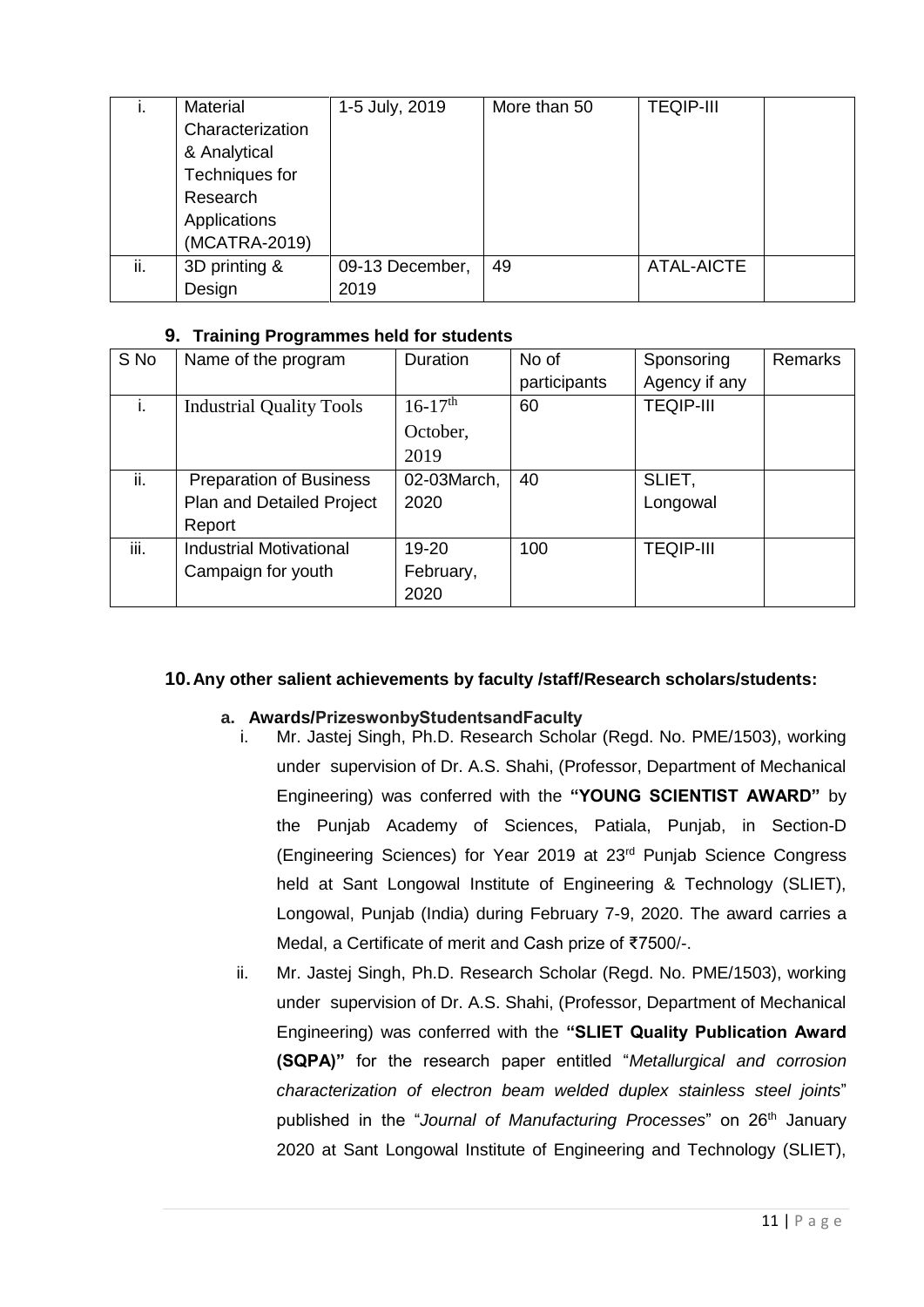Longowal Punjab. The award carries a Certificate of appreciation along with Cash prize of ₹5000/-.

- iii. Mr. Ankesh Mittal PhD. Research Scholar working under supervision of Dr. Pardeep Guptawon the Best Track Paper award for his paper entitled "To Investigate the Relationship between TQM Enablers Applicable in Indian Engineering Educational Institutes" and included in Proceedings of the International Conference on Industrial Engineering and Operations Management, Dubai, UAE, March 10-12, ISSN: 2169-8767 ISBN: 978-1- 5323-5952-1, pp. 541-552.
- iv. SLIET team "Green Rangers 2019" under guidance of Dr Shankar Singh, Professor (Mechanical) as Faculty Advisor participated in 10th season of "Efficycle 2019" - a student competition of Society of Automotive Engineers Northern India section (SAE-NIS) held at Lovely Professional University (LPU), Jalandhar during 01-05th October, 2019 and Won Gradient Simulator Award (Advance Category) and Utility Demonstration Award (Advance Category), along with a cash prize.



Fig.: Team "Green Rangers" with Director, SLIET

v. SLIET team 'Junkyard Warriors 2020' under guidance of Dr Shankar Singh, Professor (Mechanical) as Faculty Advisor, participated in 13th season of BAJA SAE INDIA 2020 for display of design and development of an All-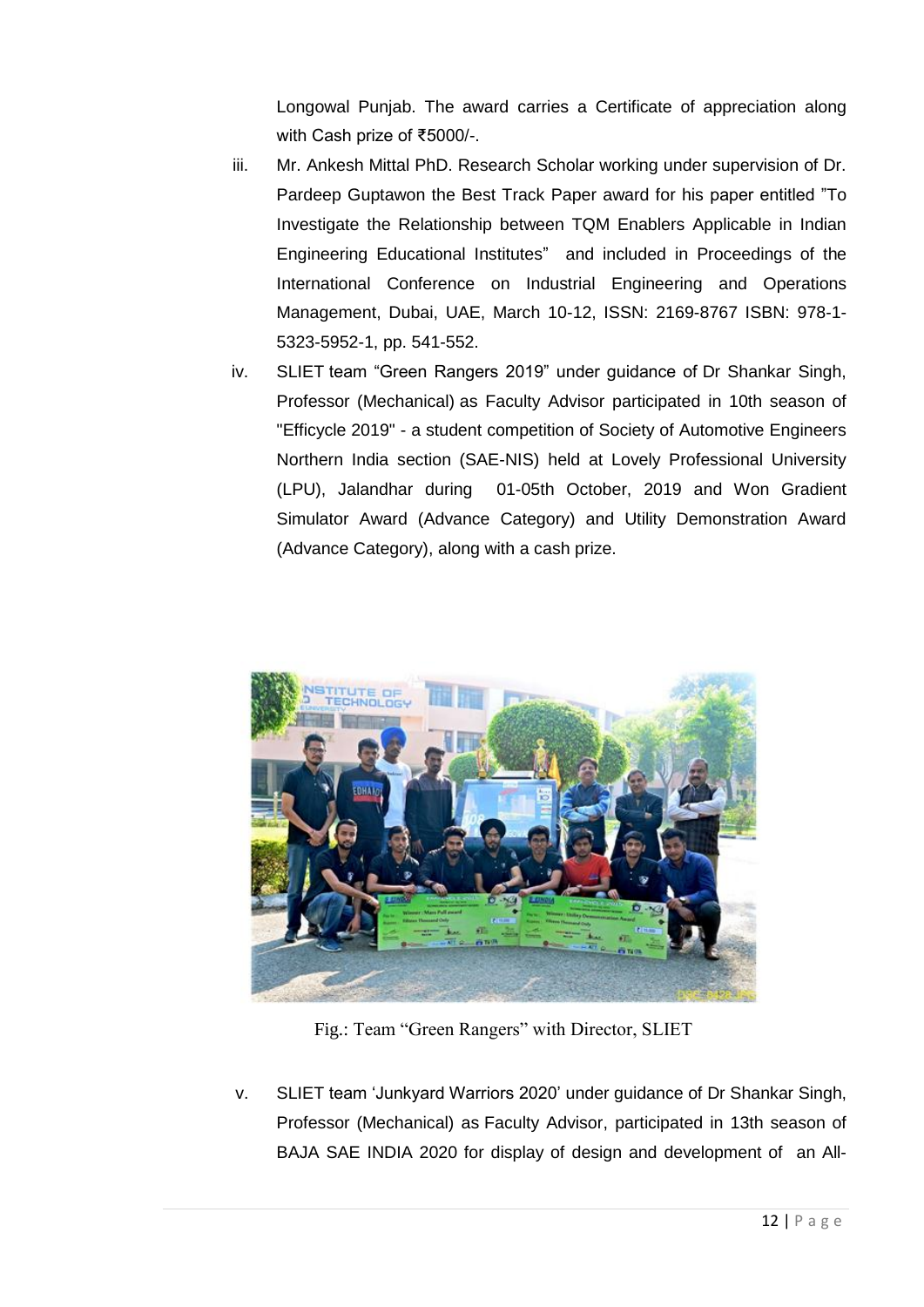Terrain Vehicle (ATV), organized at Chitkara University, Chandigarh from 5-9th March, 2020 and bagged 'Pride of Punjab' award.



Fig.: Winning Team "Junkyard Warriors" with Director, SLIET

vi. SLIET Team 'JUGGERNAUTS' under guidance of Dr Shankar Singh, Professor (Mechanical) as Faculty Advisor participated in 7th Go Kart Design Challenge (GKDC) Season, 2019-20, at Kari Motor Speedway, Coimbatore, Tamil Nadu during February 10-14, 2020.



Fig.: Team 'Juggernauts' with Faculty Advisor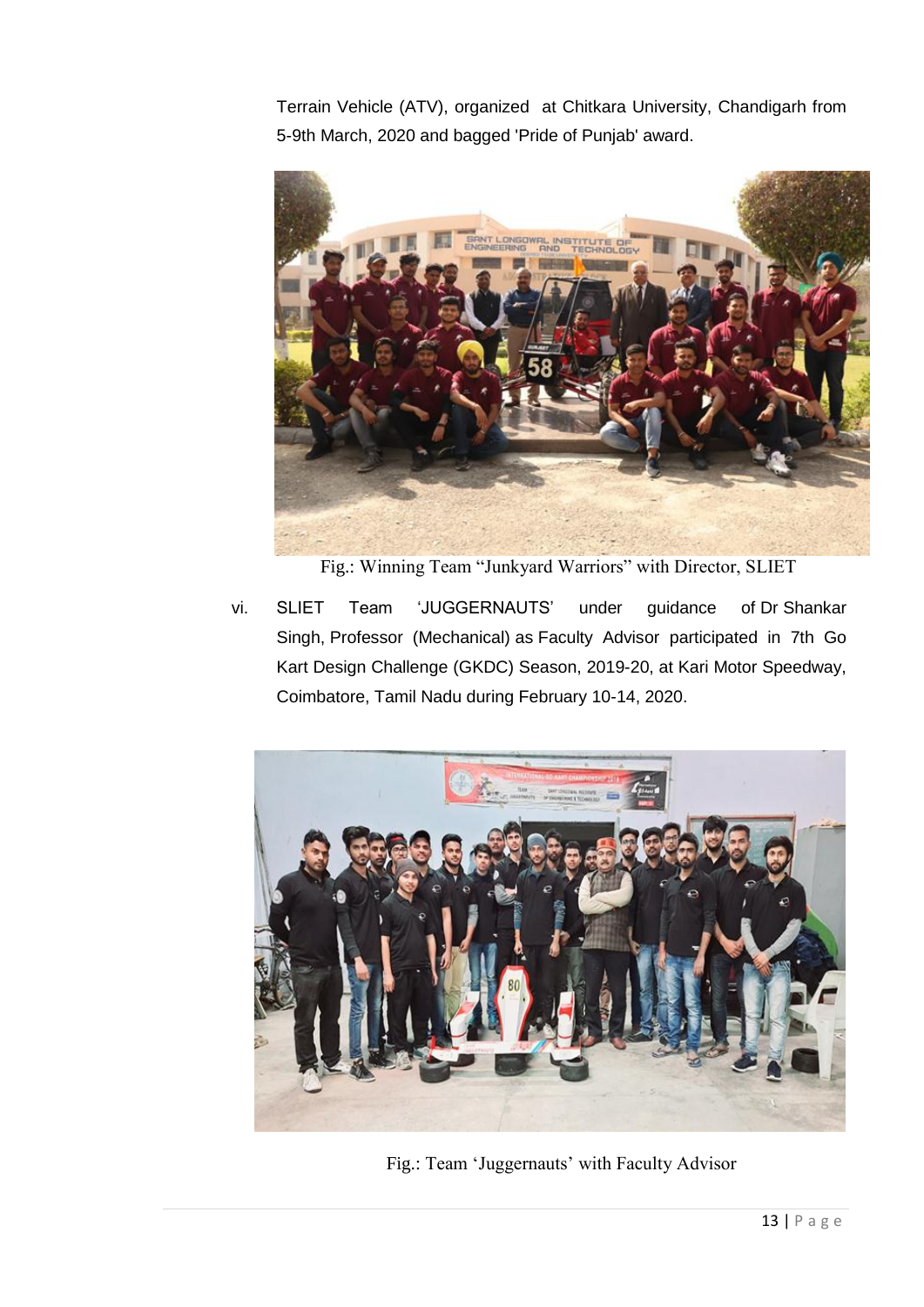## **b. Any other**

- i. Sunil Kumar AP, Chaired session in International Conference on Innovative Engineering Design – 2020 (ICOIED 2020), 18-20 January 2020.
- ii. A. S. Shahi, Professor (ME) delivered a series of expert lectures in a oneday workshop/seminar on *Improving weld quality and productivity* organized by Chamber of Commercial & Industrial undertakings (CICU) on 09/11/2019 at Focal point Ludhiana, Punjab-India.
- iii. A. S. Shahi delivered two expert lectures on the topics 'Weldability issues of stainless steels' and 'Material Characterization techniques for materials used for critical applications' as a resource person in a one week short term course on "Advancements in Manufacturing and Material Processing – AMMP, held from January 2-6, 2020 at NIT Jalandhar.
- iv. P. K. Singh, Professor (Mech. Engg.), "Yield Estimation in Manufacture of Engineering Assembly using Simulation" Keynote address delivered on 23.09.2019 in TEQIP-III Sponsored Workshop on *Advanced Materials, Manufacturing and Measurements*, 23-27 September 2019, by Department of Mechanical Engineering, NIT Agartala.
- v. Arvind Jayant, Expert Talk on "Strategic Decision Making in Manufacturing Environment" in TEQIP-III Sponsored STTP on "Design and Implementation Issues in Supply Chain Management" during October 3-7, 2019 at NIT Jallandhar.
- vi. Arvind Jayant,Expert Talk on "Bullwhip Effect in Supply Chain Management"in TEQIP-III Sponsored STTP on "Design and Implementation Issues in Supply Chain Management" during October 3-7, 2019 at NIT Jallandhar.
- vii. Arvind Jayant,Expert Talkon "MCDM Analysis in Research" in FDP on "Research in Modern Era" organized by J. C.Bose University of Science and Technology, YMCA, Faridabad, Haryana during June 01-05, 2020.
- viii. Mechanical Department developed a design realizing concept for conversion of a normal wash basin into leg press wash basin. The same is functional in washroom on the ground floor in the department.



Fig.:- Foot Operated Wash Basin